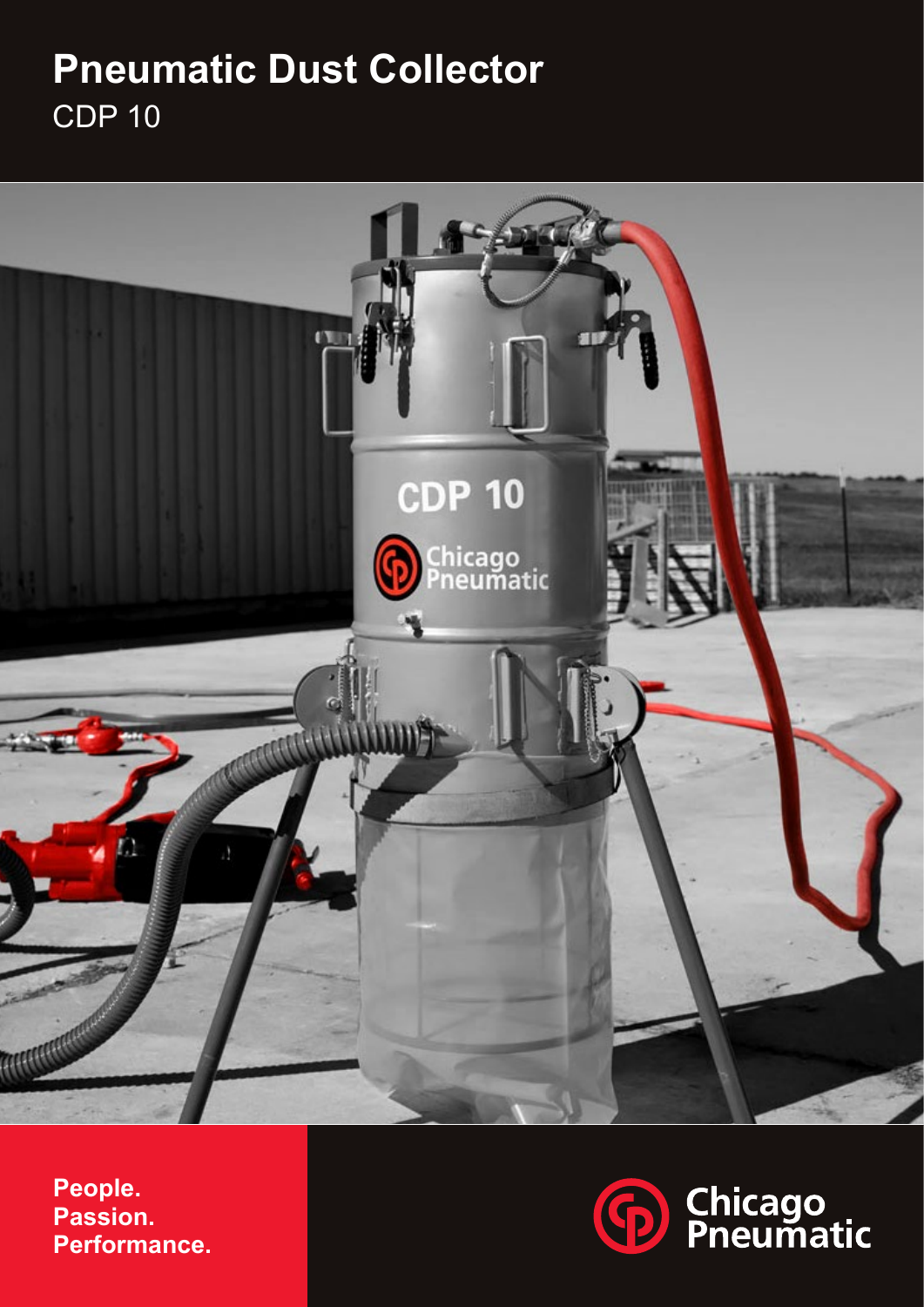# **Pneumatic Dust Collector**

Keep your construction site dust free with our new Dust Collector. Remove dust directly at the source and keep silica dust levels below the permissible exposure limit. Connect to one of our compressors and you're good to go.



| Simple set-up and operation  | Will last an 8hrs shift                |
|------------------------------|----------------------------------------|
| 99.5% Clean air              | Safe disposal of dust<br>滋             |
| 88 DB(A) Low noise operation | 설<br><b>Recyclable collection bags</b> |
| Foldable tripod design       | <b>Filter cleaning mechanism</b>       |

### **Two-tooler conversion kit**

Want to work in the most efficient way possible? Use two breakers, or one breaker and a rock drill at a time on our CDP 10 and enjoy our dust collector to the max. Order the "two-tooler conversion kit" as an add-on to the standard kit for a complete package.

### **Rock drill kit**

Working with a rock drill? Let the CDP 10 clean the job site and order the "rock drill kit" for a complete package, including the dust collector and all required accessories.





### **Applications**

- Demolition with handheld pneumatic breakers
- Drilling with handheld rock drills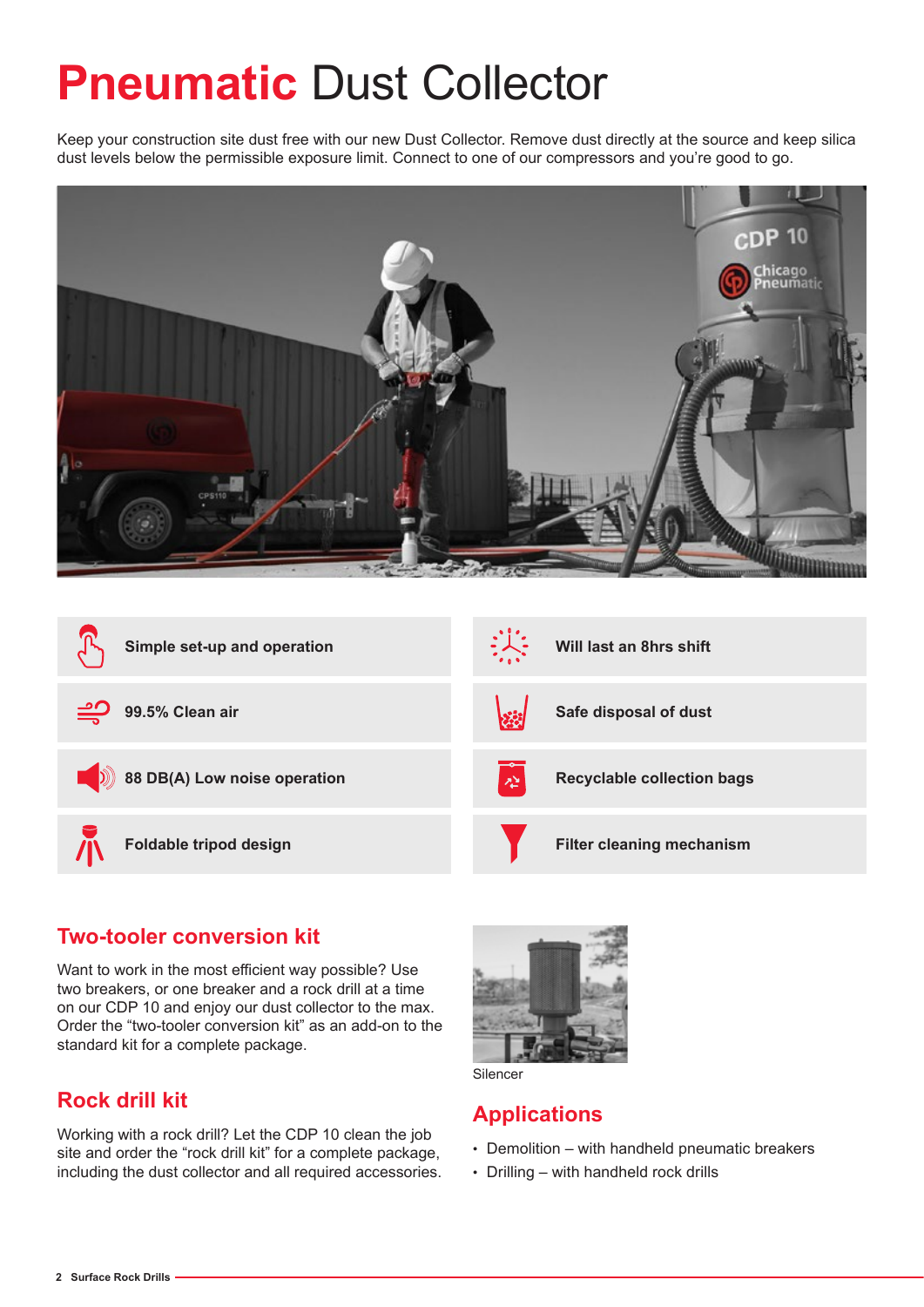## **Technical data**

| <b>Description</b>                                   | <b>Metric</b>              | Imperial             |
|------------------------------------------------------|----------------------------|----------------------|
| Weight                                               | 26 kg                      | 52.9 lbs             |
| Air Consumption at 6 bar - Single tool               | $7.6$ I/s                  | 16 CFM               |
| Air Consumption at 6 bar - Two tool                  | 14.7 l/s                   | 31 CFM               |
| <b>Vacuum suction</b>                                | 1340mm of H <sub>2</sub> O | 52.8 inches of $H2O$ |
| Air inlet connection compatible for US claw coupling | 19 mm                      | 3/4"                 |
| Suction hose dia                                     | 38 mm                      | $1\frac{1}{2}$       |
| <b>Filter surface area</b>                           | $2.5 \; \text{m}^2$        | 98.5 sq. inches      |
| Dust collection Bag, flat dimension                  | 560 x 700 mm               | 22 x 27.6 inches     |
| Diameter of Housing unit                             | 360 mm                     | 14.2 inches          |
| <b>Height of Housing</b>                             | 760 mm                     | 29.9 inches          |
| Height above ground                                  | 1508 mm                    | 59.4 inches          |
| Noise emission level                                 | 88 dB (A)                  | 88 dB (A)            |

# **Scope of supply**

|                                                                   | Standard one-tool kit    | Two-tooler conversion kit | <b>Rock Drill kit</b>    |
|-------------------------------------------------------------------|--------------------------|---------------------------|--------------------------|
| CDP 10 vacuum suction unit                                        | X                        |                           | X                        |
| Universal suction hood breaker (1x)                               | $\times$                 | $\times$                  |                          |
| Drilling suction hood (1x)                                        | $\times$                 | $\overline{\phantom{a}}$  | X                        |
| Dust collector bags (3x)                                          | $\times$                 | $\times$                  | $\times$                 |
| <b>Silencers</b>                                                  | $\times$                 | $\overline{\phantom{a}}$  | X                        |
| Suction bellow (3x)                                               | $\times$                 | $\times$                  | $\overline{\phantom{a}}$ |
| Suction hose (7m / 21ft)                                          | X                        | X                         | $\times$                 |
| 4 way connector with compressor inlet                             | $\times$                 | $\overline{\phantom{a}}$  | $\times$                 |
| 4 ft connector suction hose                                       |                          | $\times$                  |                          |
| Clam coupling adaptors for two-tool conversion (T-connector) (3x) | $\overline{\phantom{a}}$ | $\times$                  | $\overline{\phantom{a}}$ |
| Part number                                                       | 8900 0040 15             | 8900 0040 18*             | 8900 0040 16             |

*\* The two-tooler conversion kit is an add-on to the standard CDP kit. Both kids are needed for a complete two-tooler dust collector package.*

# **Accessories Options**

| <b>Individual Accessories</b> |                                       |
|-------------------------------|---------------------------------------|
| 3310 1011 08                  | Universal Shroud Holder (tool holder) |
| 3310 1011 09                  | Collapsible shroud plastic (Bellow)   |
| 3310 1009 75                  | Recyclable dust collection bag        |
| 3310 1007 98                  | Rock Drill suction hood               |
| 8311 0325 14                  | Trolley                               |

| <b>Parts</b>          | <b>Number</b> |
|-----------------------|---------------|
| Plastic bag kit (x50) | 3310 1013 53  |
| Bellow kit (x10)      | 3310 1013 52  |
| Filter kit (x4)       | 3310 1013 85  |